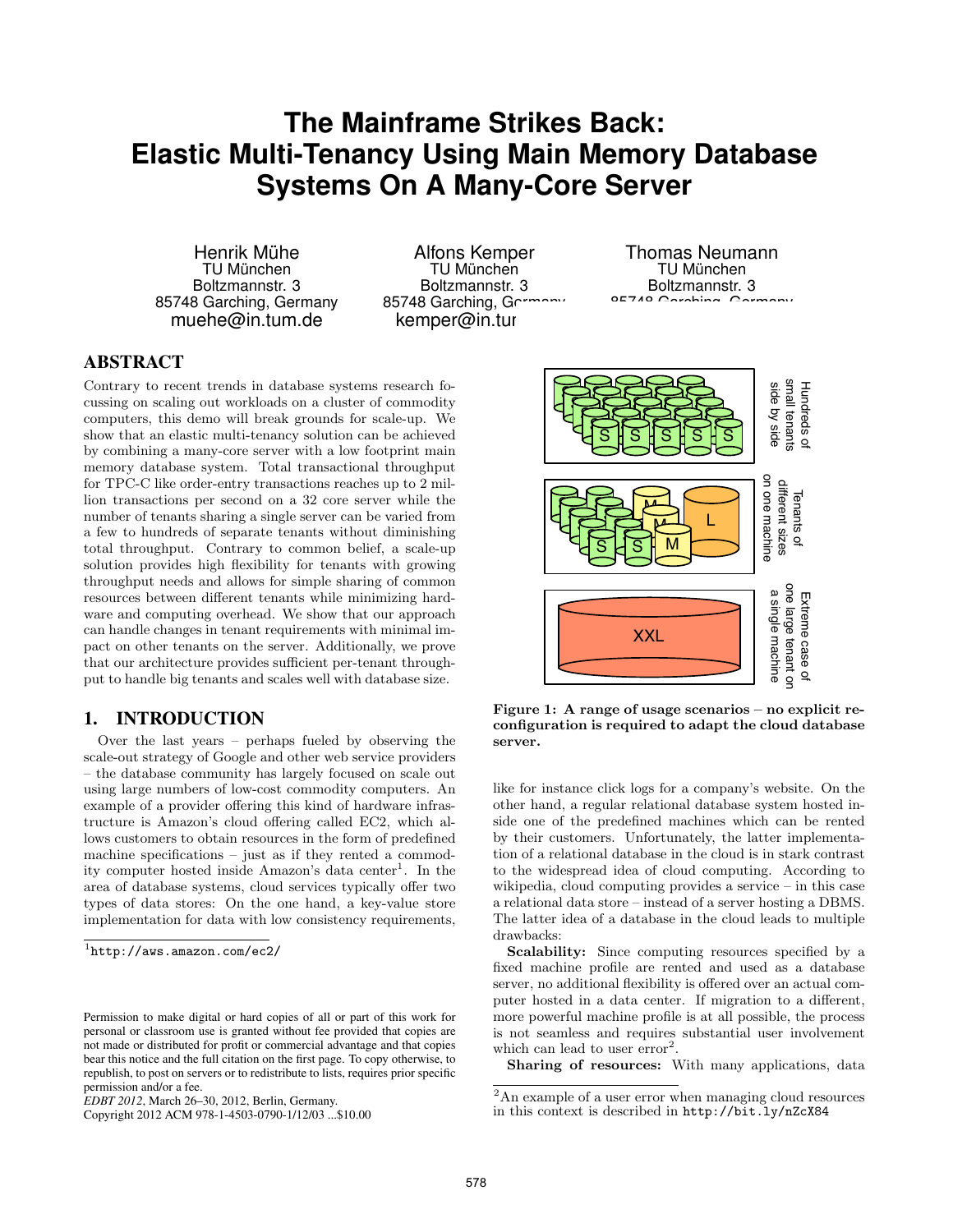

Figure 2: A commodity server (relevant equipment details are listed in Appendix A) capable of a combined TPC-C like transaction throughput of up to 2 million transactions per second. Notice the keyboard on top of the machine for scale.

can be shared between multiple tenants [1]. Using virtualization to share hardware between multiple tenants effectively prohibits this kind of resource sharing.

Overhead: Virtualization as well as the high footprint of traditional database systems incur substantial overhead. Without this additional layer between data and hardware, existing resources can be used more efficiently.

In this paper, we advocate combining multi-core server hardware with a low-footprint main memory database system to create an elastic and low-cost multi-tenancy setup. Commodity servers with 32 cores and main memory sizes of up to 1 Terabyte are widely available today for less than \$35,000 (c.f. Figure 2). Combined with a state of the art transactional main memory database system like VoltDB [7] or our prototype database system HyPer [5], an overall throughput in the order of millions of transactions per second for TPC-C like order-entry transactions can be achieved.

Instead of designing complex mechanisms to separate different tenants in one database system, our approach relies on the operating system to map different tenants' databases to specific cores to achieve maximum throughput. This keeps the overhead of the database system to a minimum and allows for features like different scheduling strategies and prioritization implemented in the OS to be used without cost.

#### 2. TECHNICAL REALIZATION

We have developed the HyPer database system prototype [5] which reduces the memory footprint of traditional database systems to a minimum. Our prototype consumes less than 100kb of memory for an empty database with the TPC-C schema and an additional 10MB of memory for the statically linked executable. Despite the low memory overhead and small executable size, HyPer is capable of running OLTP transactions comparable to those found in the TPC-C at a rate of 100,000 transactions per seconds per thread. Additionally, HyPer is capable of executing long-running OLAP queries on an arbitrarily recent snapshot without severely

| $\#\text{Tenants}$ | Average TPS | Overall TPS |
|--------------------|-------------|-------------|
|                    | 80,729      | 81k         |
| 2                  | 80,767      | 162k        |
| 4                  | 81,060      | 324k        |
| 8                  | 67,018      | 536k        |
| 16                 | 58,605      | 938k        |
| 32                 | 54,087      | 1731k       |
| 64                 | 34,319      | 2197k       |
| 128                | 16,812      | 2152k       |
| 256                | 7,927       | 2029k       |
| 512                | 3,746       | 1919k       |

Table 1: Example configurations with a varying number of homogeneous tenants.

impacting transaction throughput as we showed in [5] and demonstrated in [3].

The high transaction throughput is achieved by reengineering a main memory database system from scratch, removing superfluous components formerly required in diskbased database systems and by using compilation over interpretation. Therefore, HyPer makes extensive use of the operating system's virtual memory management, removing the need for a buffer manager and executes transactions serially as pioneered by H-Store [4], thus eliminating the need for a lock manager. To further increase performance, HyPer compiles pre-canned transactions as well as OLAP queries to machine code using the LLVM compiler infrastructure as illustrated in [6]. All schema specific parts – like reading an attribute from a tuple or finding a tuple using an index – are generated as relation specific machine code, whereas general fragments like for instance a join operator are written in C++ and invoked from the generated code. Moreover, HyPer is fully ACID compliant, as atomicity and isolation directly follow from employing single threaded execution for transactions.

To support multiple tenants, multiple HyPer instances are launched, one for each tenant. Because of the compact footprint of the DBMS, even several hundred instances run on the server displayed in Figure 2 cause only a minimal memory overhead of less than 0.1%. When an instance does not execute any transactions or queries, no background tasks or batch processes are run, effectively reducing the CPU cycles required to run an idle instance to zero. Allocating tenants to a specific processor or migrating them to another one in case of a situation with unbalanced load is done by the operating system using the integrated scheduler. Resource sharing between different instances is achieved using shared memory segments mapped into the virtual memory of multiple instances. That way, read-only data can be shared with minimal implementation overhead. For data that needs to be updated infrequently, regular mutual exclusions as provided by the operating system ensure consistency in shared segments.

Since resource distribution is dynamically controlled by the operating system, a tenant with growing throughput or memory demands will receive more resources without any explicit intervention. Table 1 shows average throughput and overall throughput for the same benchmark with a varying number of homogeneous clients. First, it can be observed that the overall throughput reaches a peak at 64 tenants which is the number of available hardware threads. Second,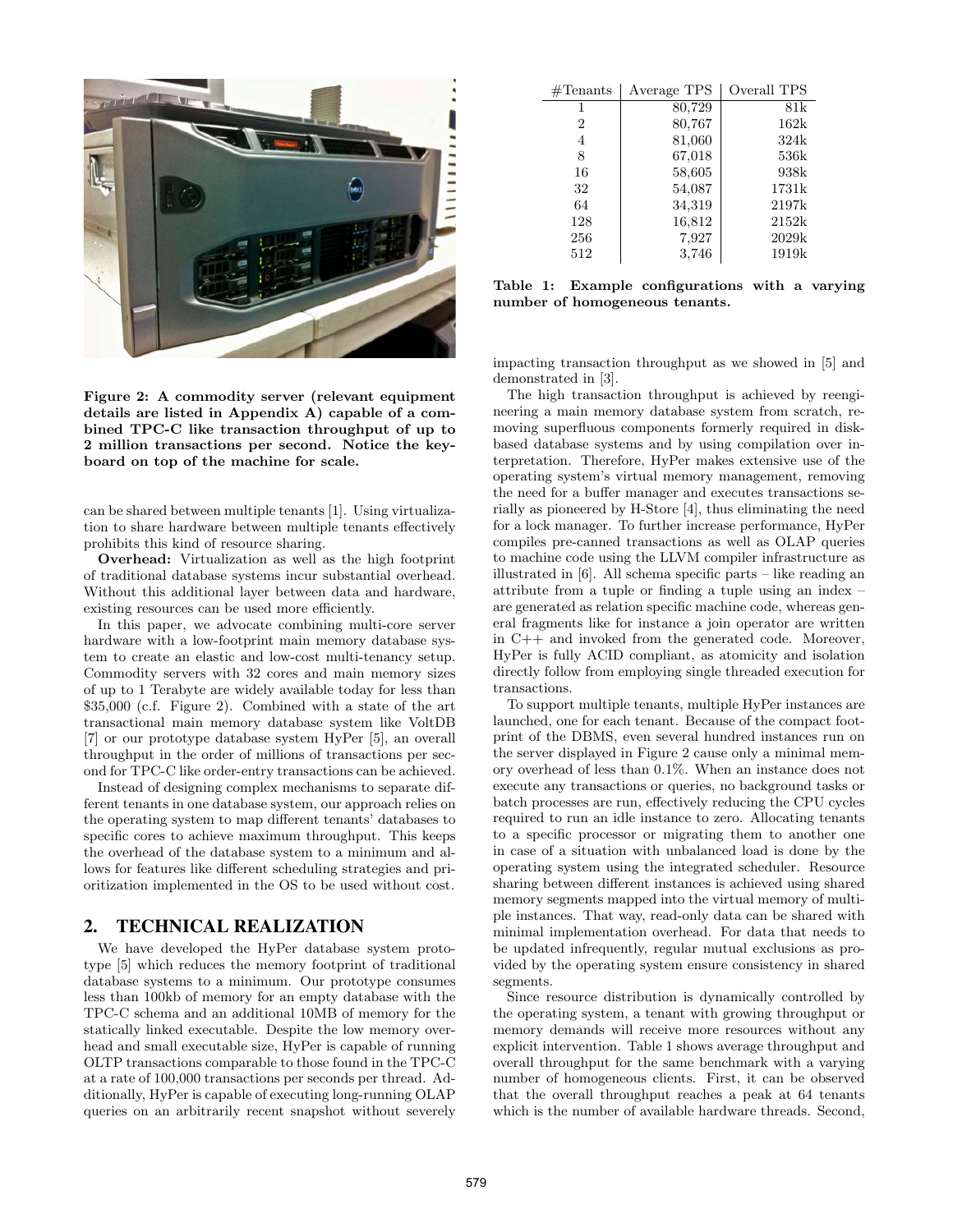the sustained total throughput does not significantly diminish in an overload situation which is the case for 128, 256 and 512 tenants. Average throughput halves with each doubling of the number of tenants, but total throughput stays the same meaning that sharing a hardware context between multiple tenants does not incur unacceptable overhead.

The peak performance for a single instance caused by single- threaded serialized transaction execution as employed by current main memory database systems is not a limiting factor here. A single threaded instance for a tenant can execute about 80,000 transactions per second (c.f. Table s1) even when OLAP queries run simultaneously on a snapshot. A back-of-the-envelope calculation shows, that even big retailers like Amazon – on average – have orders of magnitude less orders than can be processed in 80,000 TPC-C transactions: Amazon has a yearly revenue of about 15 billion Euros [5]. Assuming that an individual order line is valued at 15 Euros and each order contains an average of 5 items, the average number of orders is less than 7 per second – significantly less than the 80,000 order related transactions achievable in a single thread.

The transaction throughput can be sustained over time and does not degrade for customers with a high amount of data. Figure 3 shows a single instance run at peak performance until the database reached a size of about 900 gigabytes of data. Note that this amount of data can cover orders totaling about 10 billion items which were processed in less than 8 hours.

When the resource requirements of all tenants on a server outgrow the available resources, tenants can be moved easily by leveraging the snapshot mechanism integrated in HyPer, which can be applied to any main memory database system. A consistent snapshot of the DBMS can be created with minimal overhead as described in [5], transferred to the target server and be updated using the redo log. That way, migrating a tenant requires only one visible interruption in the order of milliseconds for snapshot creation before clients can start running transactions against the target server.

#### 3. DEMO

Our demo showing the implementation of multi-tenancy on a many core server uses our HyPer main memory database system. HyPer was originally engineered to show the fea-



Figure 3: HyPer main memory database system growing form 500MB to 950GB of data with almost constant throughput.

sibility of executing both OLTP and OLAP on the same database state by using a virtual memory snapshot (forked process) for the OLAP queries [5]. Because HyPer has been built from scratch to specifically work in main memory, its computational as well as memory footprint is small, making it an ideal candidate for the evaluation of a low overhead multi-tenancy approach.

In order to show different multi-tenancy scenarios, we built a management component which can automatically deploy groups of clients with different usage patterns in terms of throughput, memory usage and change in resource consumption over time. We show different predefined scenarios and allow visitors to add and change tenants and workload characteristics. The system status as well as graphs for throughput over time and memory consumption will be shown live during the demo so that visitors can see the influence their adjustments make on the system performance in real time. In Figure 4, the graphical interface of the management component is shown. The scenario displayed is a server initially hosting 50 tenants with comparable throughput requirements. The fact that one tenants steadily increasing throughput demands have no visible influence on other tenants on the same machine can be observed, proving the high elasticity provided by our setup.

We will demonstrate the full spectrum of flexibility that a TB server provides: Sharing of the resources by hundreds of small tenants, dedicating the entire server to a large Amazon-style tenant as well as several scenarios in between.

The CH-benCHmark [2], a combination of the TPC-C transactional workload and the queries specified in the TPC-H, will be used to simulate each tenants workload. The workload can be parameterized to exhibit different characteristics, both in initial throughput and memory consumption as well as their variance over time. This allows for simulating both, OLTP transactions as well OLAP queries executed using HyPer's snapshotting mechanism, therefore simulating the full repertoire of client needs.

For the demonstration, it is possible to ship our 32 core, 1TB memory server from Munich to Berlin so that the hardware can be observed live while the demonstration is running. All we need is a 1000W power supply. Therefore, visitors can directly interact with the server actually executing the workload they specified and can monitor its hardware parameters.

#### 4. SUMMARY

Our demo will show that there are elastic scaling solutions beyond massive deployment of cheap low-end machines. The approach introduced in this paper allows high transaction throughput by collocating many tenants on a multi-core server, allowing cost to be split among tenants and common resources to shared. Our setup behaves predictable even when workloads change drastically and allows a high degree of elasticity for many small tenants with growing data management needs as well as big tenants having to process ten-thousands of transactions.

The advantages of our approach are achieved by combining a multitude of factors:

• Our state of the art, small footprint main memory database system, HyPer. By combining recent research results like serial execution without a a lock- or buffermanager, transaction and query compilation in a